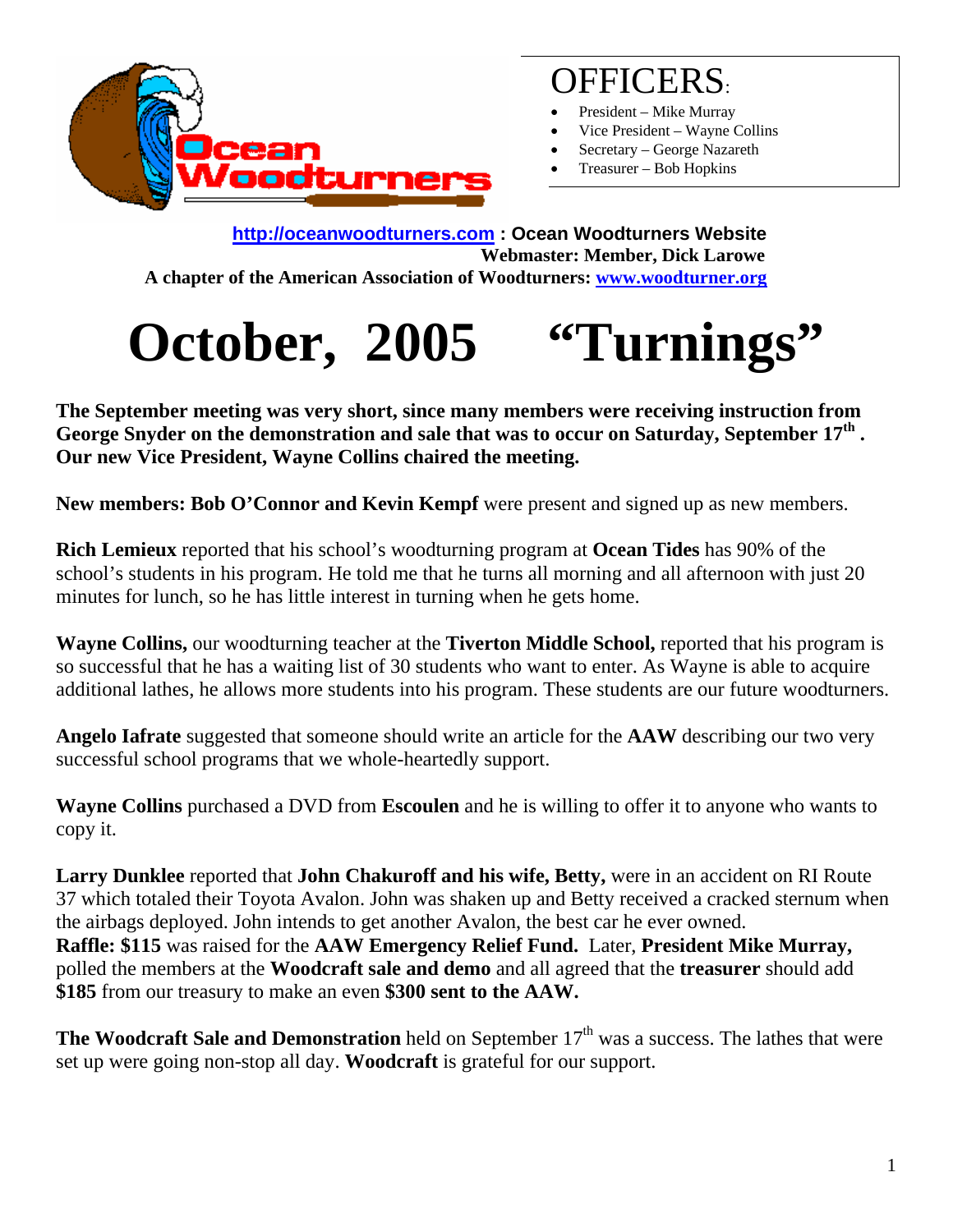#### **Next Meeting**

## **Free Demonstration at Ken Dubay's workshop in Columbia, CT. Saturday, October 22, 2005 9:30 AM to 3:00 PM This Demonstration replaces our October 20 Meeting**

**Member, Larry Dunklee, has arranged a special free woodturning demonstration for our members at the workshop of Ken Dubay in Columbia CT. This will be on Saturday, October 22, 2005, and will be an all day, 9:30 AM to 3:00 PM, event. We will also have a free lunch supplied by the Dubay's.**

**This demonstration will be replacing our October meeting**, **which was scheduled for Thursday, October 20th at Woodcraft. This demo is something we should all want to attend. Ken Dubay's workshop can hold a very large group, so there will be sufficient room to hold our entire membership. It is also suggested that we bring a lawn chair in case the Dubays do not have sufficient chairs.**

**Ken Dubay wants to know how many people to expect, so e-mail or call Larry Dunklee at lunkadunk@hotmail.com 401- 295-1151 if you expect to attend this free woodturning demonstration.**

**Ken Dubay lives at 154 Route 6, Columbia, CT (about 1 hour drive from Providence). We want everyone who is going, to meet at 8:00 AM on Route 6 at the IGA Market parking lot across the street from Cindy's Restaurant, just at the junction of RT 6 and RT 101 in Johnston, RI. We will use as few cars as possible, leaving some cars in the IGA market parking lot and then caravan together to Ken Dubay's place.**

### **Purple Heart Pen Presentation**

**The Purple Heart Pen Presentation to the families of those who were killed in action in Iraq has been change to Sunday, October 16, 2005 at 1:00 PM at the State Capitol Building. It will also include the dedication of the Garden of Heroes on the State House grounds. Let's have a good turnout.**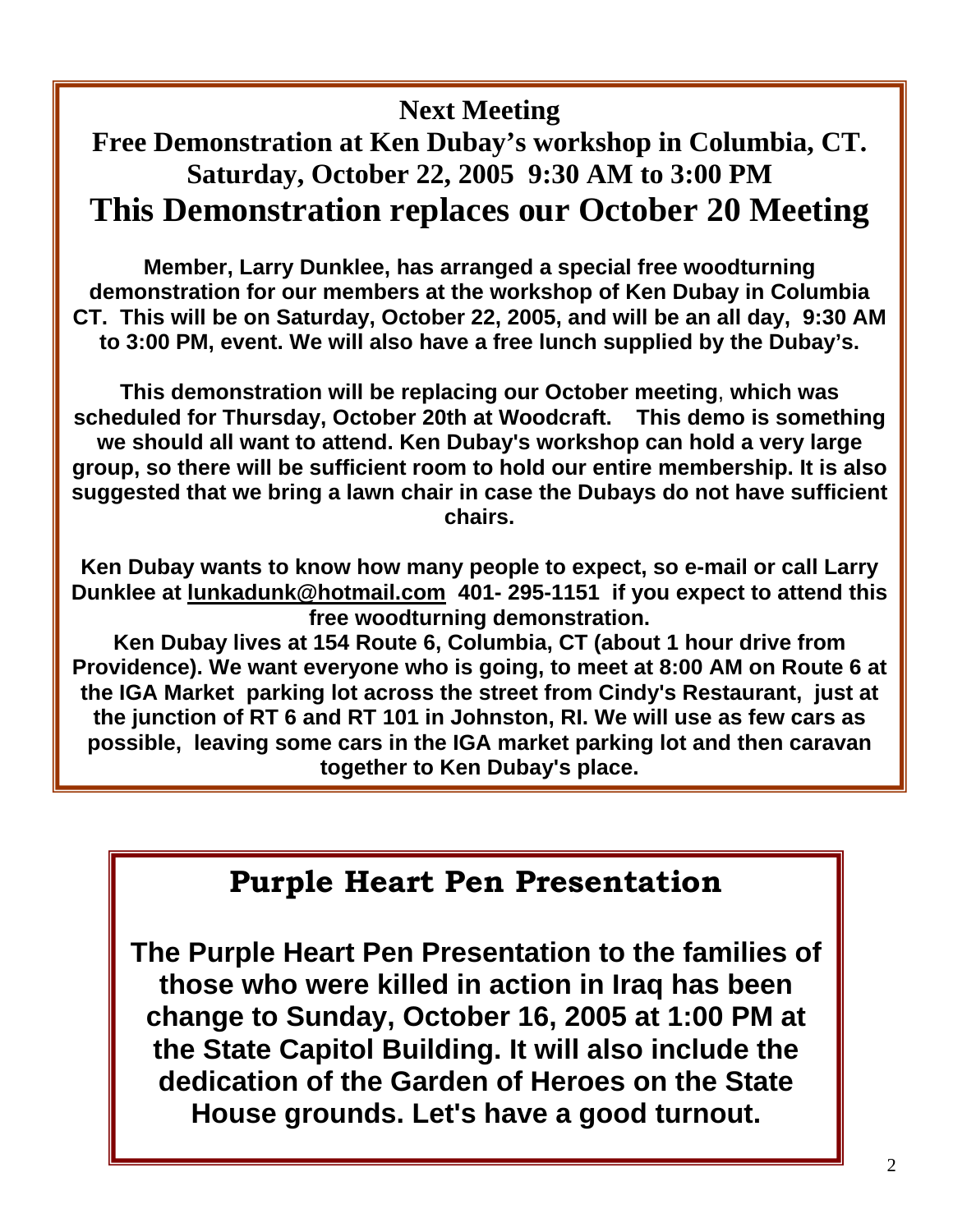



**Wayne Collins leading his first meeting Larry Dunklee holding a maple burl bowl** 



**Bernie Feinerman holding his unfinished bowl**